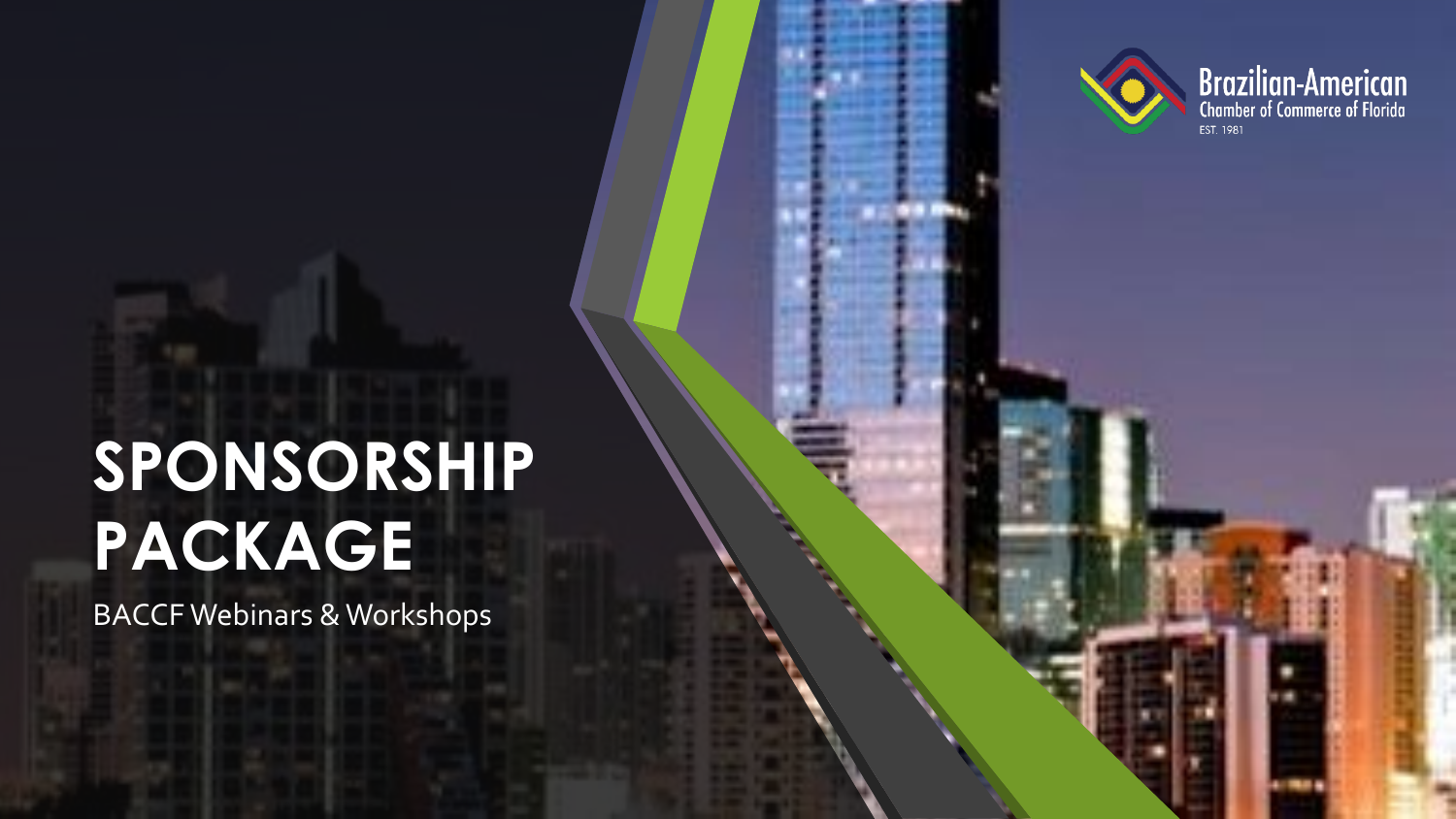# **ABOUT THE BACCF**

The Brazilian-American Chamber of Commerce of Florida (BACCF) is an independent, non-profit business organization founded in 1981, and proud to be considered the largest and most active binational chamber of the Americas in South Florida.

Our members represent small and large companies, authorities, entrepreneurs, and young professionals engaged in fostering bilateral commercial relations between Brazil and the United States, while representing South Florida's diverse business community.

The BACCF is run by a volunteer Board of Directors composed of representatives from member companies. As a non-governmental association, the BACCF is supported primarily by membership dues and income from fundraising events.



Alexandre Piquet BACCF 2022 President

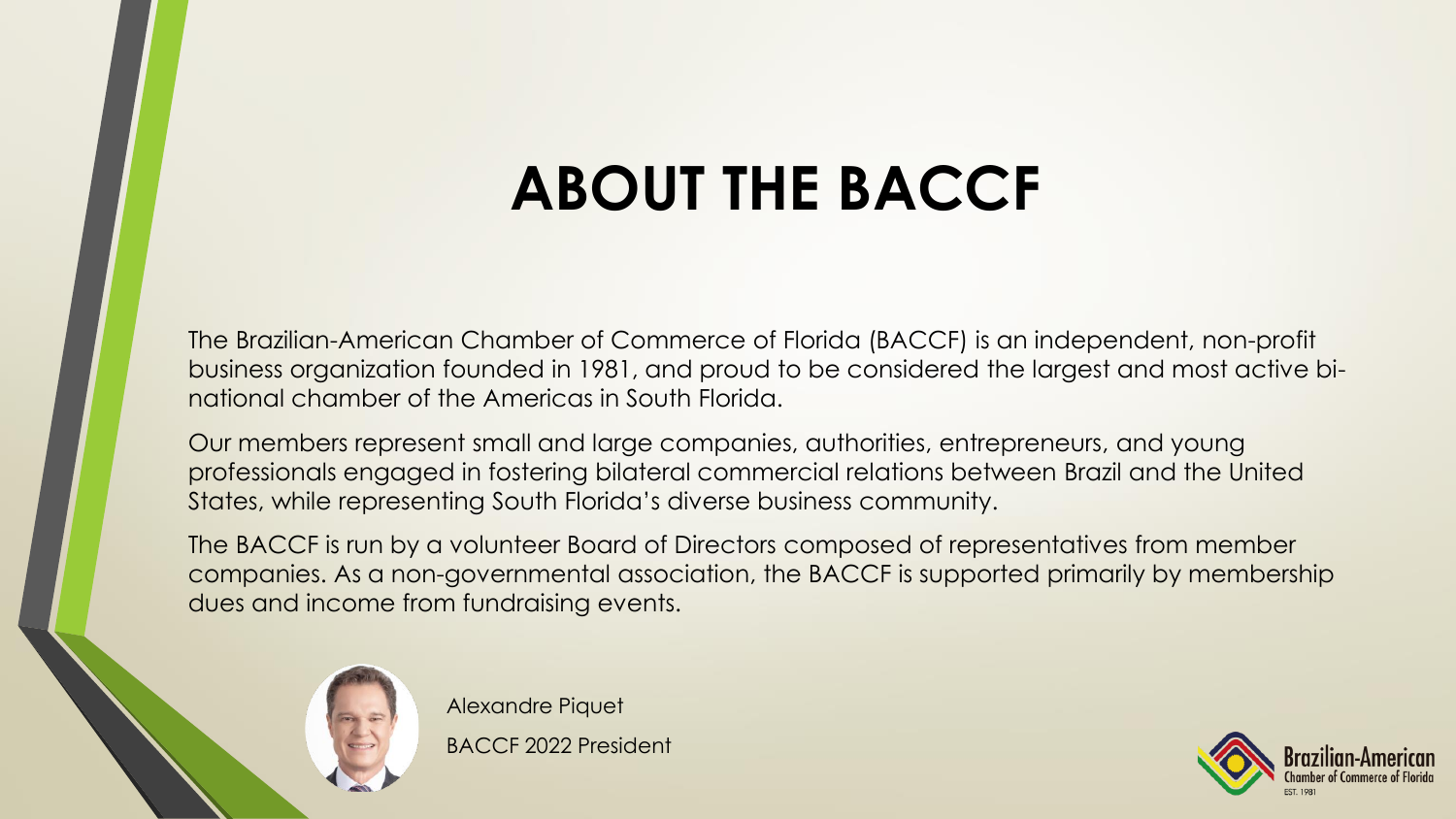# **WHY SPONSOR A BACCF EVENT**

- Reaching a new audience
- Brand exposure on all print and online promotional material
- Invitation with your brand sent to 50,000 email recipients (Brazil and USA)
- Invitation with your brand on BACCF website with an average of 10,000 daily hits
- Event listings on local calendars of select media vehicles
- Recognition at the event
- Discounted sponsorship prices for BACCF members
- Company exposure as a BACCF Partner of the event (i.e. press release, newsletter announcement, mailing, etc.)
- Post event coverage
- Permanent page with pictures on BACCF website
- Post on social media and selected media vehicles

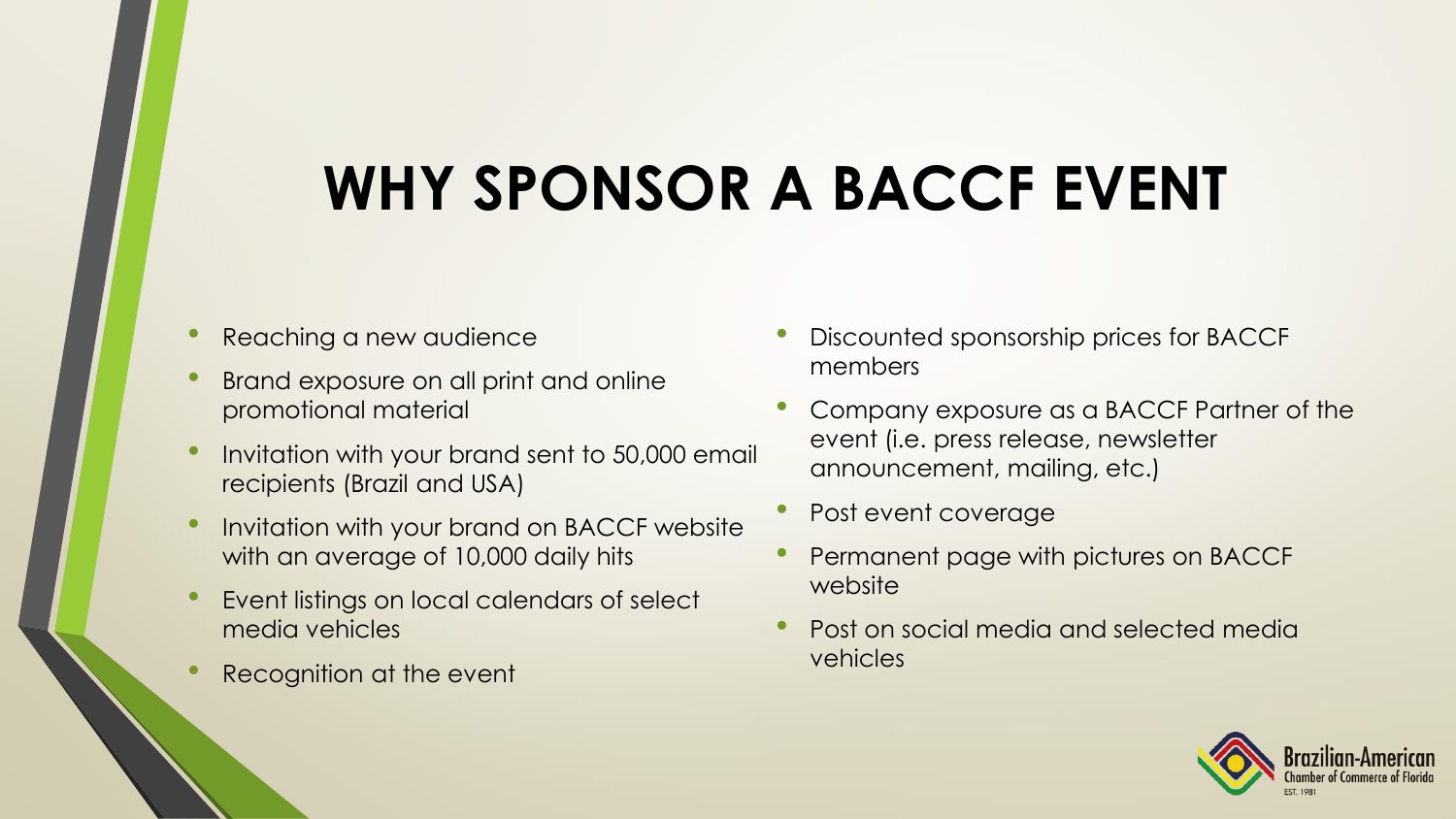# **ADVERSTISE WITH US REACH YOUR TARGET AUDIENCE**

Just by being a BACCF member, your company immediately starts benefiting from the visibility our online tools offer our chamber members. When sponsoring a BACCF event or advertising with us, your company's exposure is even more strategic!



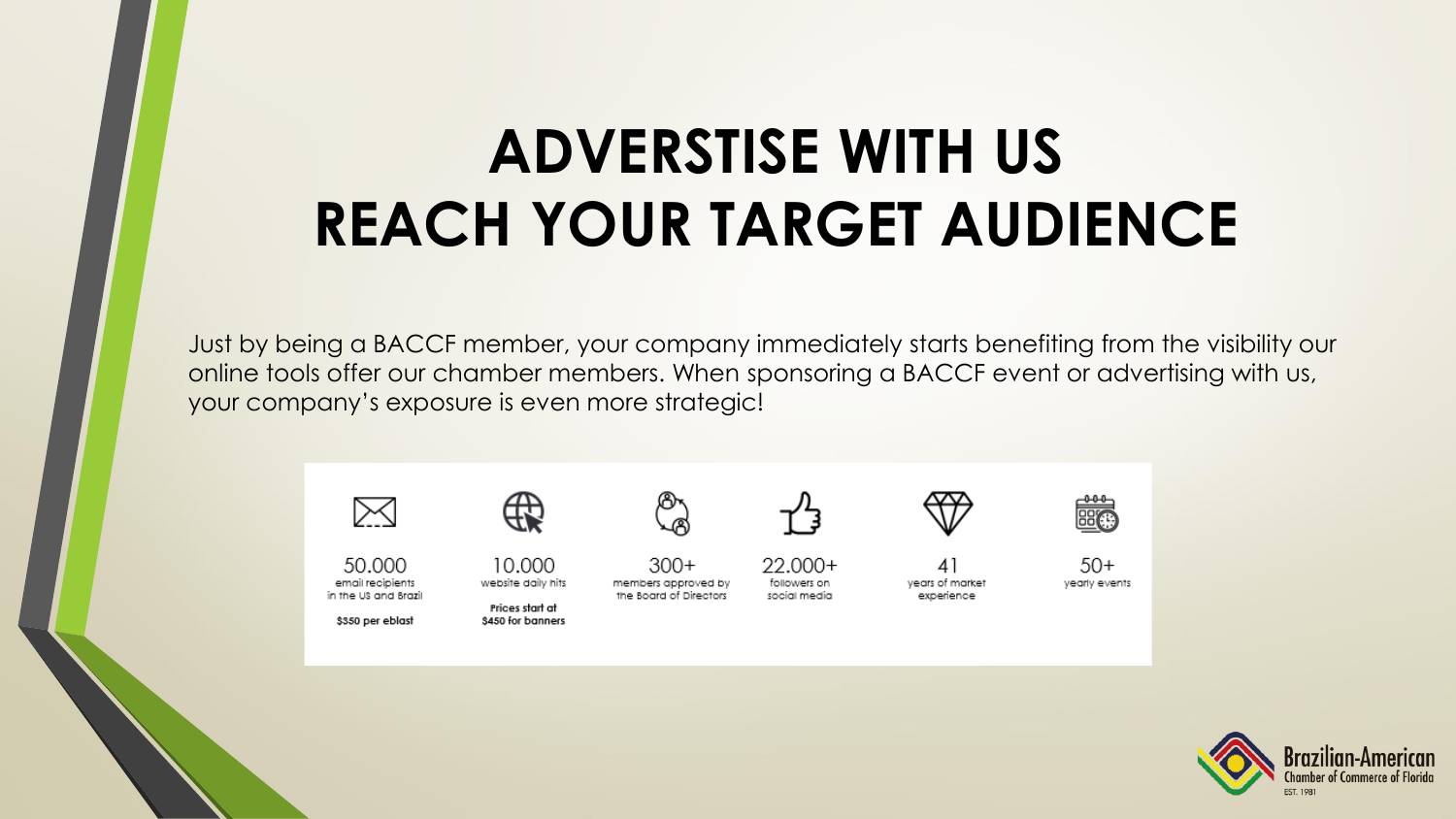### **BACCF WEBINARS**

Speaker Opportunity (1 hour event):

**\$1,500 Sponsorship Level |\$500 Trustee Members (one per year)**

\$1500 Non-member Price + BACCF Membership [\(click here for membership information\)](https://www.brazilchamber.org/services-benefits/)

- Eblast to BACCF mailing list **(50,000 emails recipients)**
- Post on social media **(22,000+ followers)**
- Listing on BACCF website with a hyperlink to your website **(10,000 hits per day)**
- Company Logo on all promotional material
- Post on social medias
- Company video link on BACCF ChamberNews
- 55 minutes for presentation and Q&A
- Thank you email to all participants with the link to the speaker email
	- Recording of webinar will be available to all participants on the BACCF website

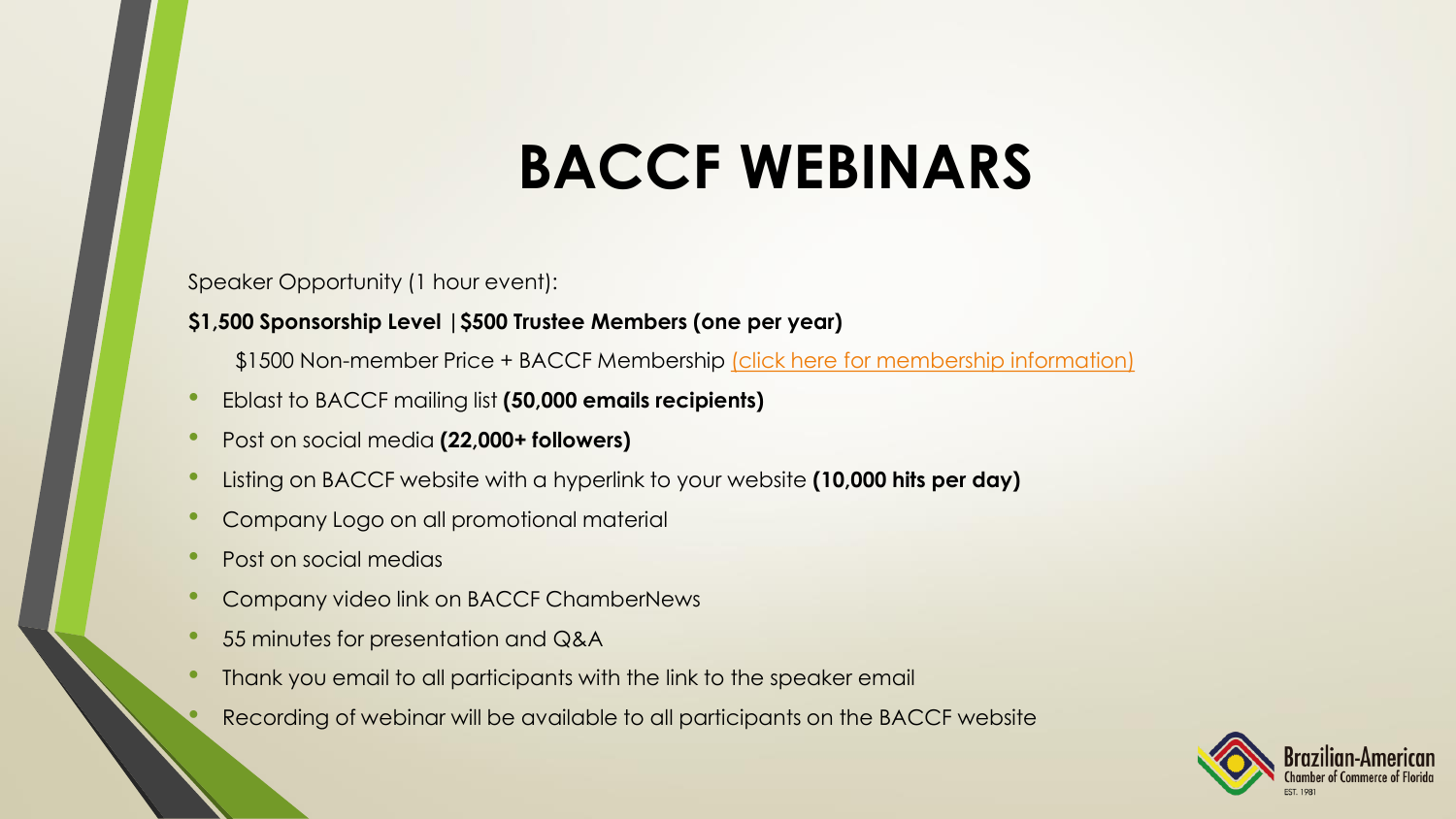### **BACCF WEBINARS**

Speaker Opportunity (30 minute event):

#### **\$750 Sponsorship Level |\$250 Trustee Members (one per year)**

- \$750 Non-member Price + BACCF Membership [\(click here for membership information\)](https://www.brazilchamber.org/services-benefits/)
- Eblast to BACCF mailing list **(50,000 emails recipients)**
- Post on social media **(22,000+ followers)**
- Listing on BACCF website with a hyperlink to your website **(10,000 hits per day)**
- Company Logo on all promotional material
- Post on social medias
- Company video link on BACCF ChamberNews
- 25 minutes for presentation and Q&A
- Thank you email to all participants with the link to the speaker email
	- Recording of webinar will be available to all participants on the BACCF website

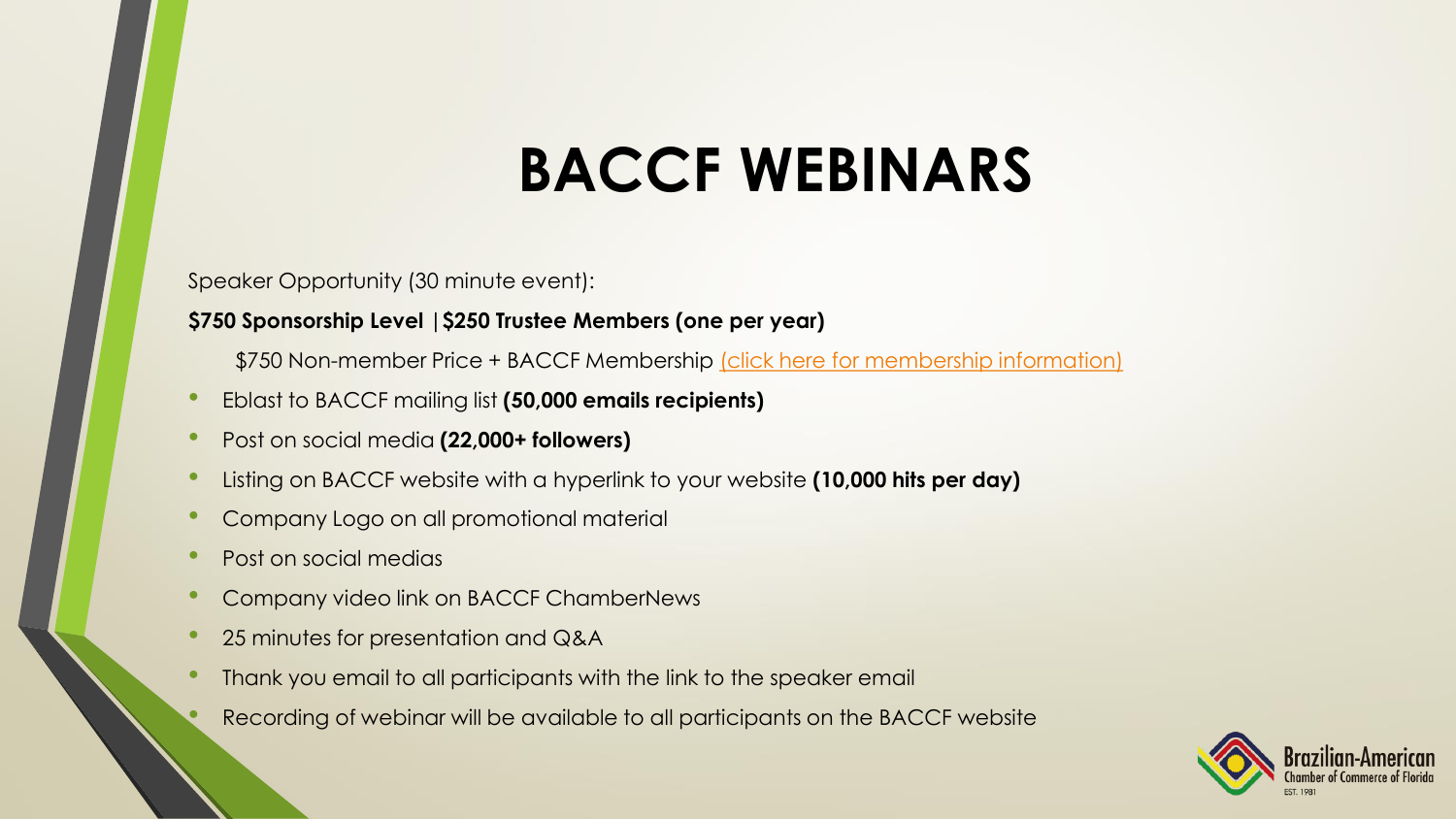# **BACCF WEBINARS**

#### **Webinar Branding Awareness Opportunities:**

- Your logo with hyperlink to company website on the flyer sent to 50,000 + emails
- Your logo with hyperlink to company website on BACCF event page
- Your logo on all social media posts
- Follow-up email sent by BACCF to all participants thanking your company for supporting the webinar

 $\sqrt{4}$  webinars - \$800.00  $\sqrt{3}$  webinars - \$650.00  $\sqrt{2}$  webinars - \$450.00  $\checkmark$  1 webinar - \$250.00

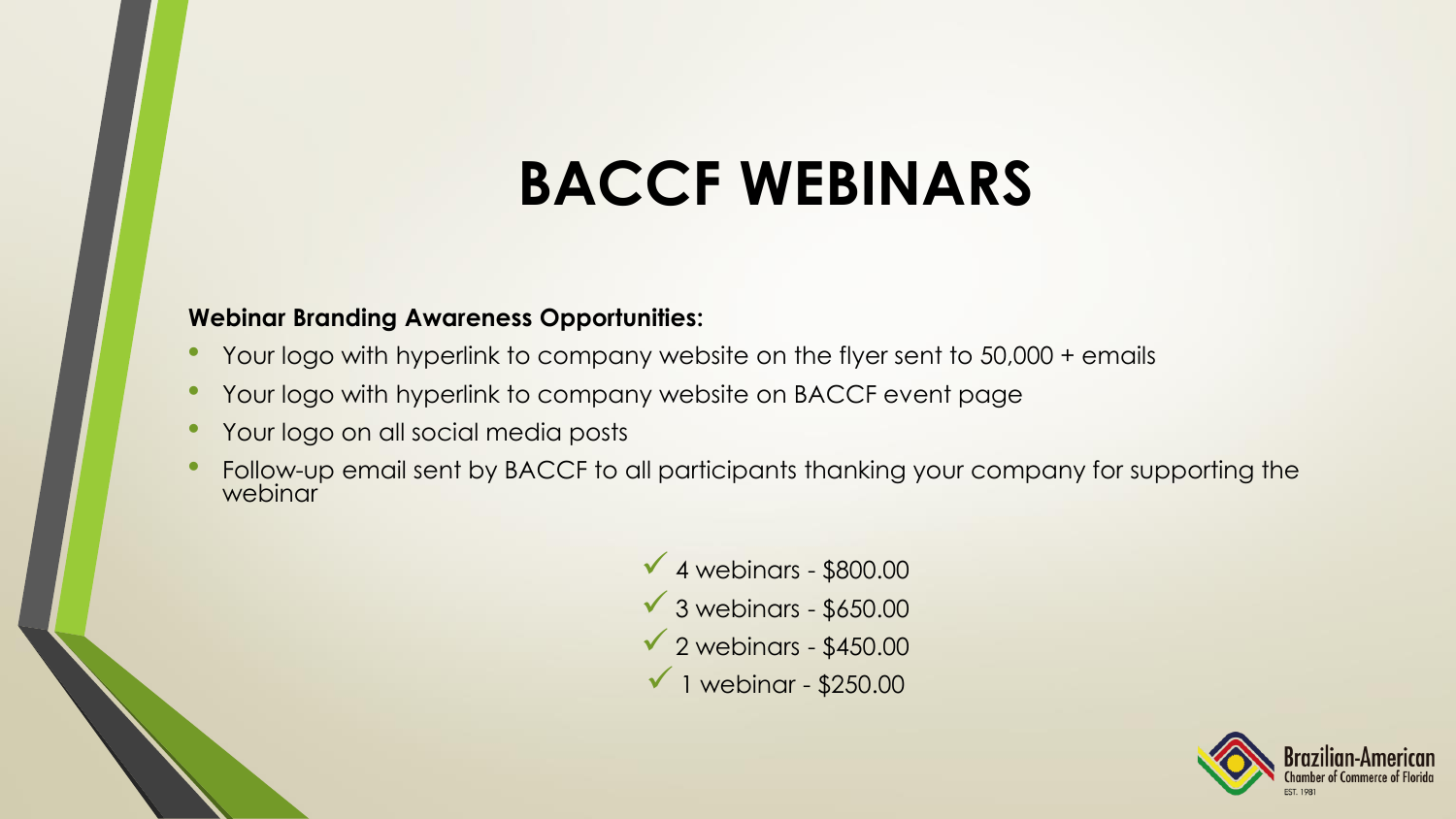# **BACCF WORKSHOP**

Hold an event in your office hosted by the BACCF - **Fees start at \$1500**

- Opportunity to promote a breakfast or reception in partnership with the BACCF inviting a targeted group of guests.
- Event attendance by invitation only.
- Breakfasts are held in the morning on weekdays
- Receptions are held after-hours on weekdays
- Company Logo with exclusive positioning on event invitation
- Invitation sent by the BACCF to an exclusive list of guests **(50,000 emails recipients)**
- Post on social media **(22,000+ followers)**
- Listing on BACCF website with a hyperlink to your website **(10,000 hits per day)**
- Information contained in the invitation is exclusive to the breakfast or reception
- Company Logo on all promotional material
- Special recognition at event

Rates for these events will be determined according to rental/catering fees. Benefits & costs may vary depending on format/venue. All details are subject to approval by the BACCF Programs Committee. The BACCF reserves the right to charge registration fees for any event. For pricing and further details, please contact our offices.